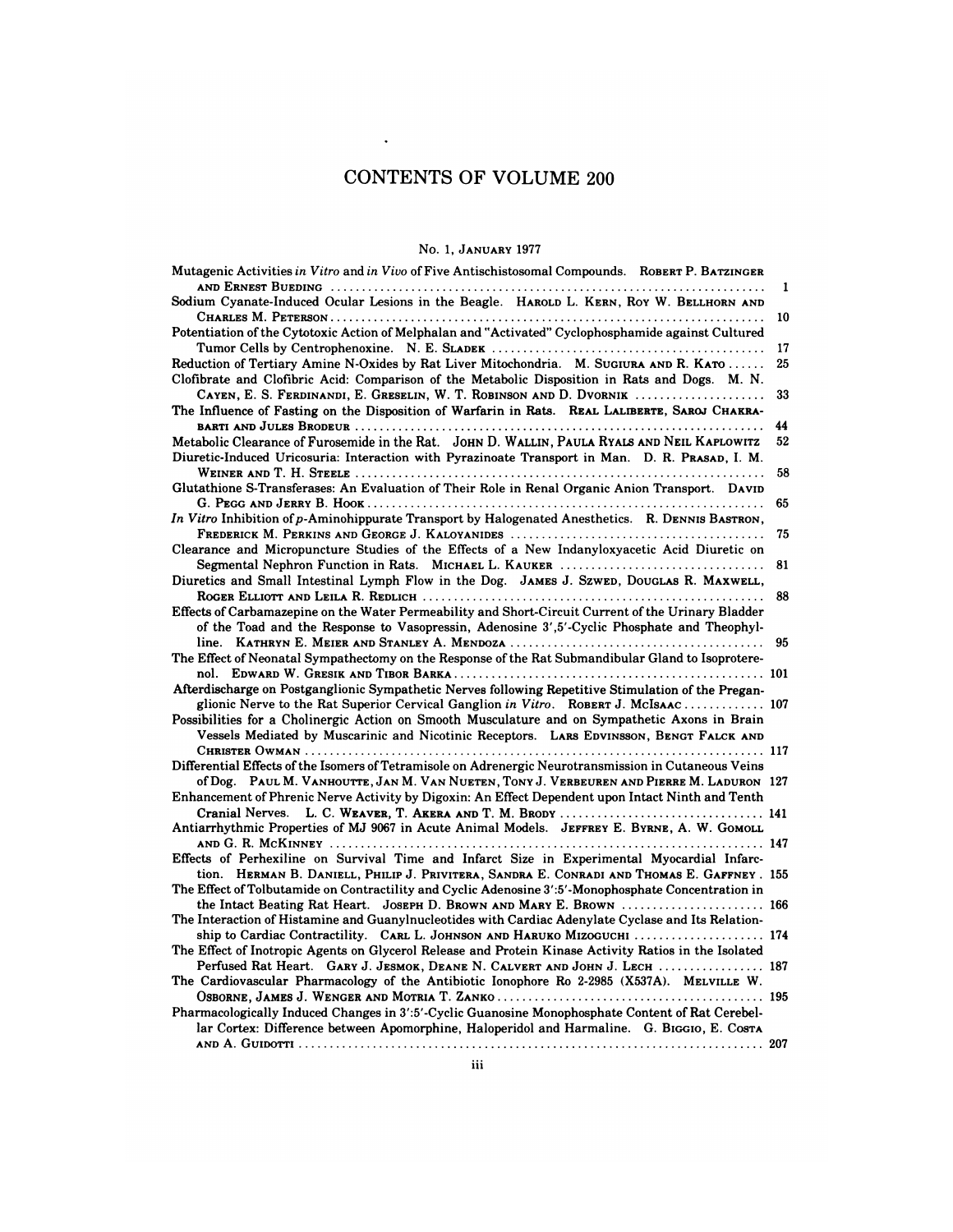# iv CONTENTS *Vol. 200*

| iv | <b>CONTENTS</b>                                                                                                              | Vol. 200 |
|----|------------------------------------------------------------------------------------------------------------------------------|----------|
|    | Effect of Narcotics on the Uptake of Serotonin Precursors by the Rat Brain. ALICE A. LARSON AND A.                           |          |
|    | Pharmacokinetics of Morphine by Radioimmunoassay: The Influence of Immunochemical Fac-                                       |          |
|    | tors. Don H. Catlin $\ldots$ . $\ldots$ . $\ldots$ . $\ldots$ . $\ldots$ . $\ldots$ . $\ldots$ . $\ldots$ . $\ldots$ . $224$ |          |
|    | First-Pass Effect of Morphine in Rats. KIKUO IWAMOTO AND CURTIS D. KLAASSEN  236                                             |          |
|    | Propoxyphene and Norpropoxyphene: Pharmacologic and Toxic Effects in Animals. RODNEY NICKAN-                                 |          |
|    |                                                                                                                              |          |
|    | <b>No. 2. FEBRUARY 1977</b>                                                                                                  |          |
|    | Departed Administration of Longinian J on Doublembon to the Date Angles of DCs of $\mathcal{L}(X)$ and $\mathcal{L}(X)$      |          |

| No. 2, FEBRUARY 1977                                                                                                                                                                                                                                                                                                  |  |
|-----------------------------------------------------------------------------------------------------------------------------------------------------------------------------------------------------------------------------------------------------------------------------------------------------------------------|--|
| Prenatal Administration of Levorphanol or Dextrorphan to the Rat: Analgesic Effect of Morphine in the                                                                                                                                                                                                                 |  |
| 9-nor-9β-Hydroxyhexahydrocannabinol, a Cannabinoid with Potent Antinociceptive Activity: Compari-<br>SONS with Morphine. ALAN S. BLOOM, WILLIAM L. DEWEY, LOUIS S. HARRIS AND KEITH K. BROSIUS 263                                                                                                                    |  |
| Dopaminergic Mechanisms in Precipitated Withdrawal in Morphine-Dependent Rats. MARYLOUISE                                                                                                                                                                                                                             |  |
| Application of Principles of Steady-State Kinetics to the Estimation of y-Aminobutyric Acid Turnover<br>Rate in Nuclei of Rat Brain. LEIF BERTILSSON, CHI-CHIANG MAO AND ERMINIO COSTA  277                                                                                                                           |  |
| Net Uptake of y-Aminobutyric Acid by a High Affinity Synaptosomal Transport System. LESLIE D.                                                                                                                                                                                                                         |  |
| Effects of Maternal Ethanol Ingestion on Amine Uptake into Synaptosomes of Fetal and Neonatal Rat<br>Brain. PUSHPA V. THADANI, CHRISTOPHER LAU, THEODORE A. SLOTKIN AND SAUL M. SCHANBERG. 292                                                                                                                        |  |
| Effects of Acute and Chronic Ethanol Administration and Withdrawal on Adenosine 3':5'-Monophos-                                                                                                                                                                                                                       |  |
| phate and Guanosine 3':5'-Monophosphate Levels in the Rat Brain. L. VOLICER AND B. P. HURTER 298<br>Absence of Formation of Brain Salsolinol in Ethanol-Dependent Mice. PATRICK J. O'NEILL AND RALF                                                                                                                   |  |
| Neurochemical Aspects of Ethanol Dependence and Withdrawal Reactions in Mice. C. T. CHOPDE, D.                                                                                                                                                                                                                        |  |
| Stimulus-Bound Repetitive Synaptic Firing Caused by Ethanol in Sympathetic Ganglion. GONZALO A.                                                                                                                                                                                                                       |  |
| The Presynaptic Site of Action of Norepinephrine in the Superior Cervical Ganglion of Guinea Pig. N.                                                                                                                                                                                                                  |  |
|                                                                                                                                                                                                                                                                                                                       |  |
| The Effects of Acute and Chronic Botulinum Toxin Treatment on Receptor Number, Receptor Distribu-                                                                                                                                                                                                                     |  |
| Cardiac Histamine Receptors: Differences between Left and Right Atria and Right Ventri-                                                                                                                                                                                                                               |  |
| The Effects of Grayanotoxin I and $\alpha$ -Dihydrograyanotoxin I! on Guinea-Pig Myocardium. DAVID K.<br>KU, TAI AKERA, MARTIN FRANK, THEODORE M. BRODY AND JUNKICHI IWASA  363                                                                                                                                       |  |
| Accelerated Ventricular Escapes Induced in the Intact Dog by Barium, Strontium and Calcium. PETER                                                                                                                                                                                                                     |  |
| Studies of the Fate of Tyramine in Dogs: The Effect of Monoamine Oxidase Inhibition, Portafemoral<br>Shunt and Coronary Artery Ligation on the Kinetics of Tyramine. B. A. FARAJ, P. G. DAYTON, V.                                                                                                                    |  |
|                                                                                                                                                                                                                                                                                                                       |  |
| Disposition of <sup>14</sup> C-Mescaline by Rabbit Lung. ROBERT A. ROTH, JR., JEROME A. ROTH AND C. N. GILLIS 394<br>Saluretic and Uricosuric Effects of (6,7-Dichloro-2-Methyl-1-Oxo-2-Phenyl-5-Indanyloxy) Acetic Acid<br>(MK-196) in the Chimpanzee. G. M. FANELLI, JR., D. L. BOHN, A. SCRIABINE AND K. H. BEYER, |  |
| Renal Excretion of a Saluretic-Uricosuric Agent (MK-196) and Interaction with a Urate-Retaining                                                                                                                                                                                                                       |  |
| Drug, Pyrazinoate, in the Chimpanzee. G. M. FANELLI, JR., D. L. BOHN AND A. G. ZACCHEI  413<br>Prediction of Hepatic Extraction Ratio from in Vitro Measurement of Intrinsic Clearance. A. RANE, G.                                                                                                                   |  |
| Hepatic Uptake of Foreign Compounds: Influence of Acute Extrahepatic Biliary Obstruction. JOHN                                                                                                                                                                                                                        |  |
|                                                                                                                                                                                                                                                                                                                       |  |
| Inhibition of Carbonic Anhydrases of Rat Liver by Halides. LAL C. GARG  434<br>Thioacetamide-Induced Hepatic Necrosis. I. Involvement of the Mixed-function Oxidase Ezyme Sys-                                                                                                                                        |  |
| The Effects of Dopamine on Human Platelet Aggregation, in Vitro. KENNETH M. BRAUNSTEIN, KAY E.<br>SARJI, JAMES KLEINFELDER, HELEN B. SCHRAIBMAN, JOHN A. COLWELL AND KARL EURENIUS  449                                                                                                                               |  |
|                                                                                                                                                                                                                                                                                                                       |  |